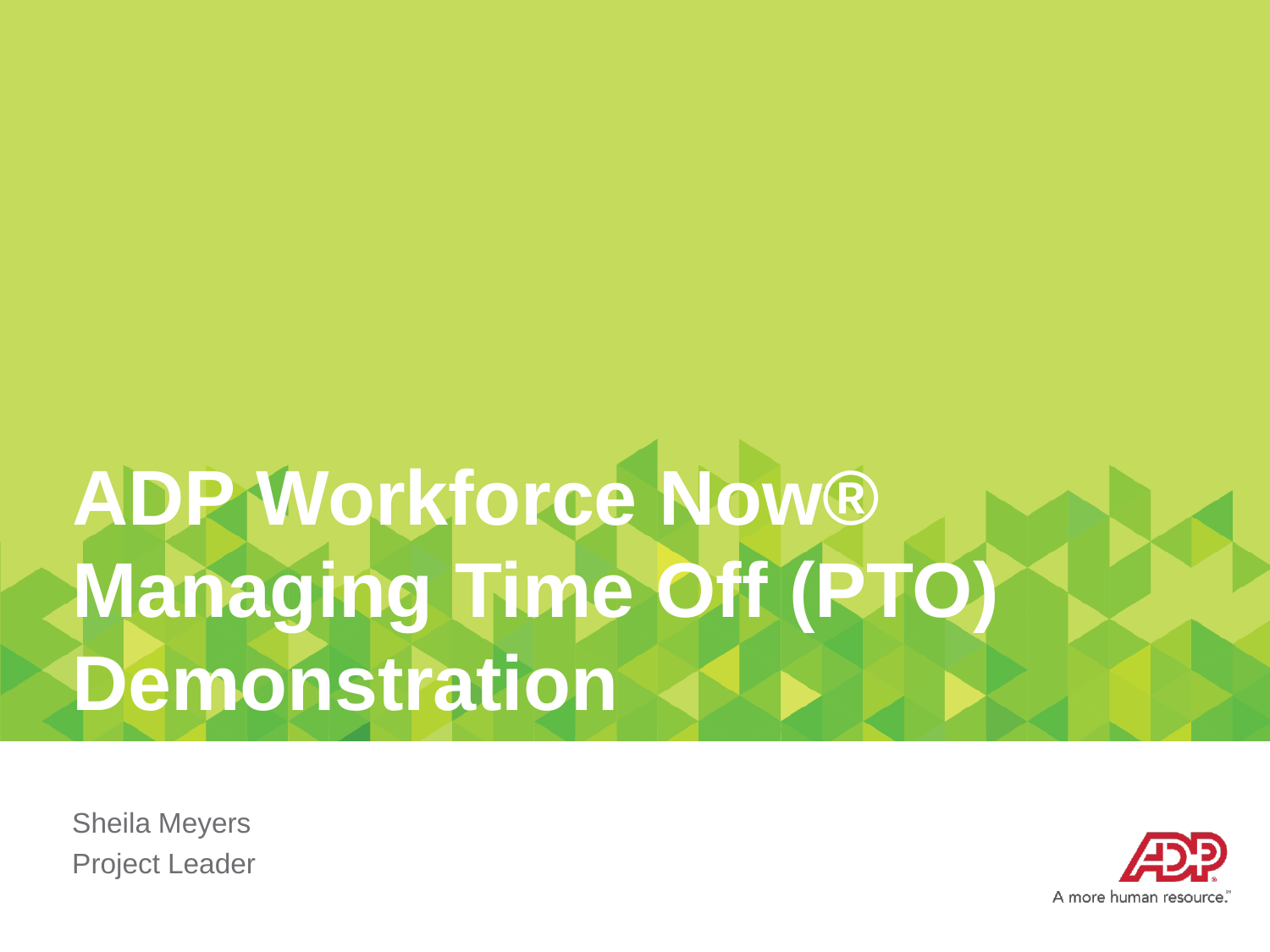### **Multiple Award Policies**

### **Purpose**

We will be demonstrating a Multiple Award policy that allows a client to set up one policy with different award rules for different groups of employees.

### **Example:**

*The client's vacation policy allows newly-hired hourly employees to earn different vacation amounts based on the calendar month of hire than employees who have been with the company for over 1 year and whose awards are based on years of service.*

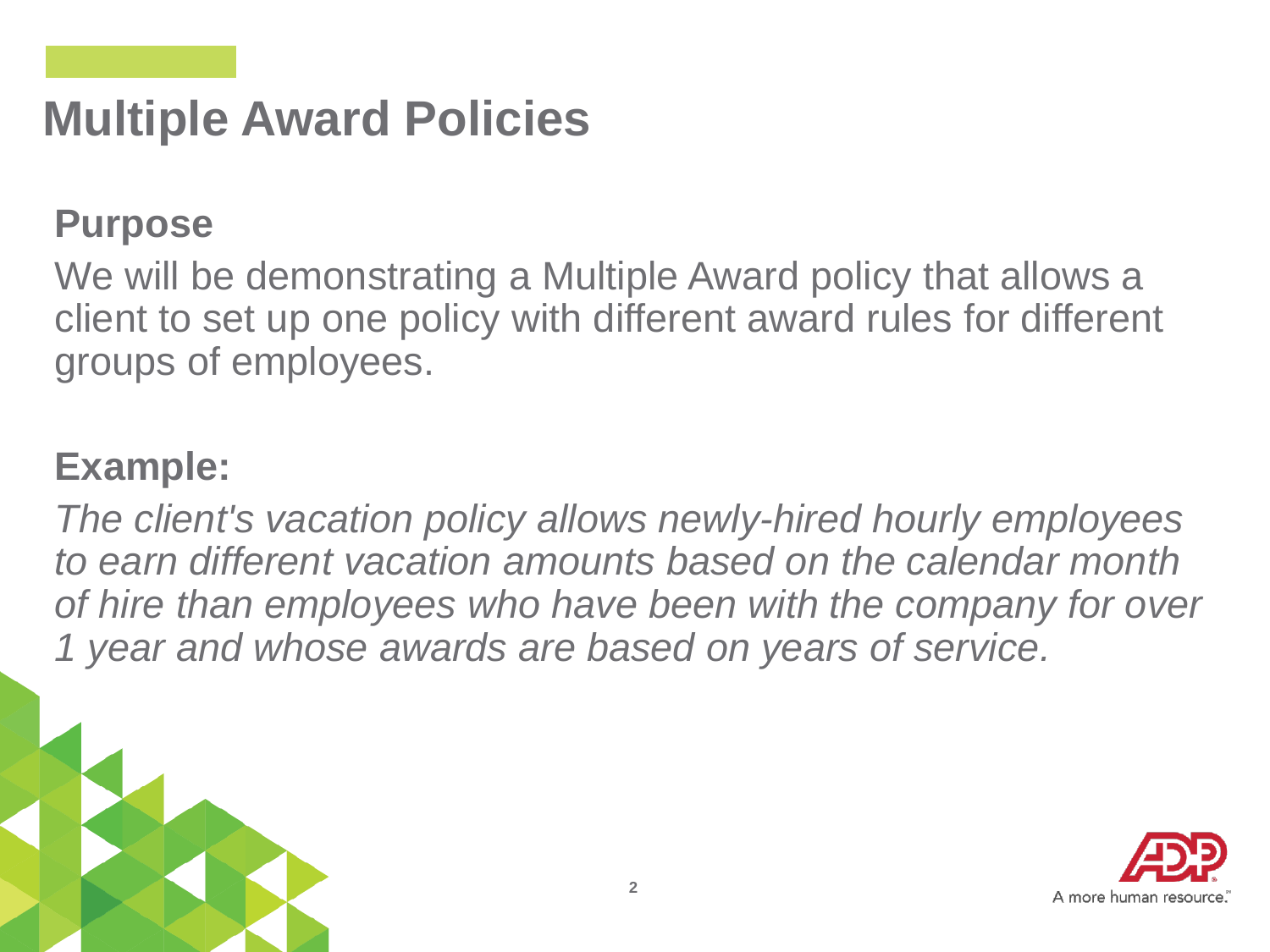### **Scenario - Hourly Employees**

- Hourly employees receive a flat amount of hours upon new hire depending on the month they are hired
- On an annual basis the amount of paid vacation an employee is eligible to receive on Jan 1, is based on the length of employment.
- Employees who are unable to use all allotted vacation days during the calendar year, are allowed to roll over a maximum of 80 hours to the following year.
- At the end of the calendar year, employees forfeit any unused vacation days in excess of 80 hours.



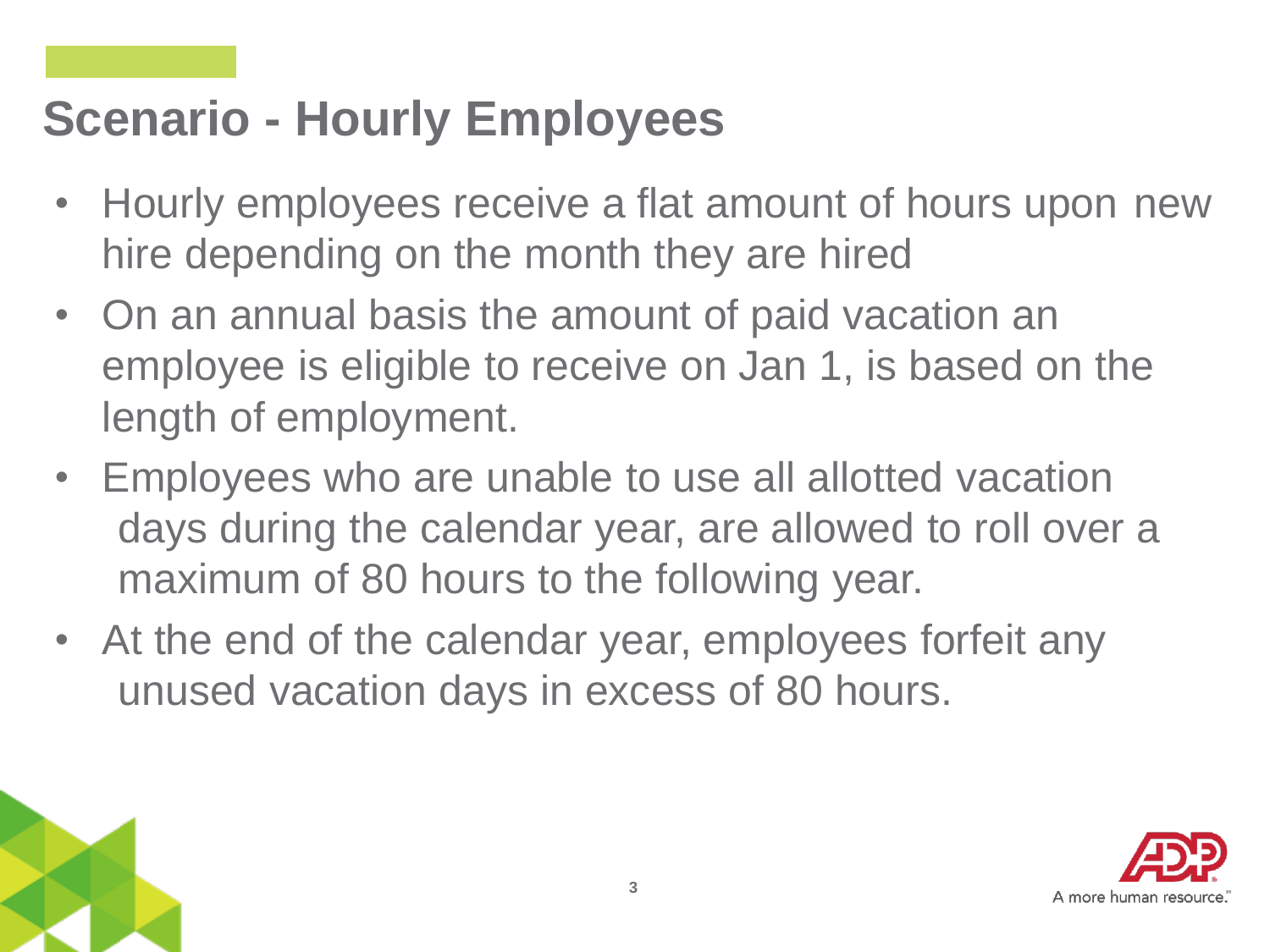## **Scenario - Hourly Employees (continued)**

| <b>Annual Vacation Award</b> |                       |  |  |  |
|------------------------------|-----------------------|--|--|--|
| <b>Years of Service</b>      | <b>Vacation Hours</b> |  |  |  |
| $0-0$                        | See Pro-rated         |  |  |  |
| $1-4$                        | 80                    |  |  |  |
| $5-6$                        | 88                    |  |  |  |
| $7 - 10$                     | 96                    |  |  |  |
| $11 - 15$                    | 104                   |  |  |  |
| <b>16 or Higher</b>          | 120                   |  |  |  |

| <b>Pro-Rated Vacation Award</b>                                                                                            |    |            |    |            |    |            |    |  |
|----------------------------------------------------------------------------------------------------------------------------|----|------------|----|------------|----|------------|----|--|
| Hire Month<br><b>Hire Month</b><br>Hire Month<br><b>Hire Month</b><br># of Hours<br># of Hours<br># of Hours<br># of Hours |    |            |    |            |    |            |    |  |
| <b>Jan</b>                                                                                                                 | 80 | Apr        | 64 | Jul        | 40 | Oct        | 24 |  |
| <b>Feb</b>                                                                                                                 | 72 | <b>May</b> | 56 | <b>Aug</b> | 40 | <b>Nov</b> | 16 |  |
| <b>Mar</b>                                                                                                                 |    | Jun        | 48 | <b>Sep</b> | 32 | <b>Dec</b> | 16 |  |

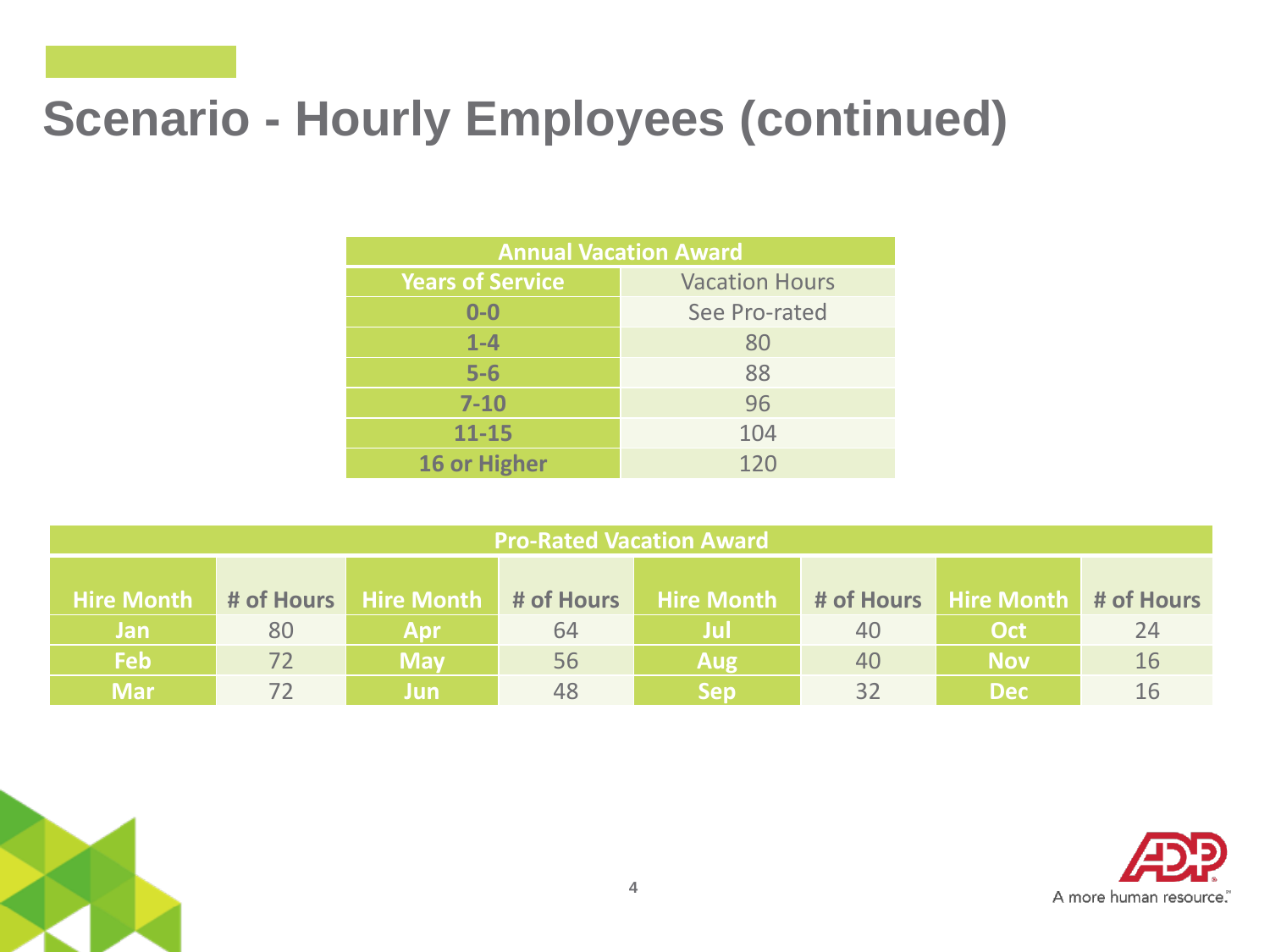## **Scenario - Hourly Employees (continued)**

### **Rules**

• Multiple awards must be entered in sequence , with the earliest expected award listed first

### **Benefits**

- Saves time because you can set up one policy with multiple qualifiers
- Avoids having to manually move new hires from one policy to another
- More flexibility to base the awards on different lengths of service (years vs. month of year).



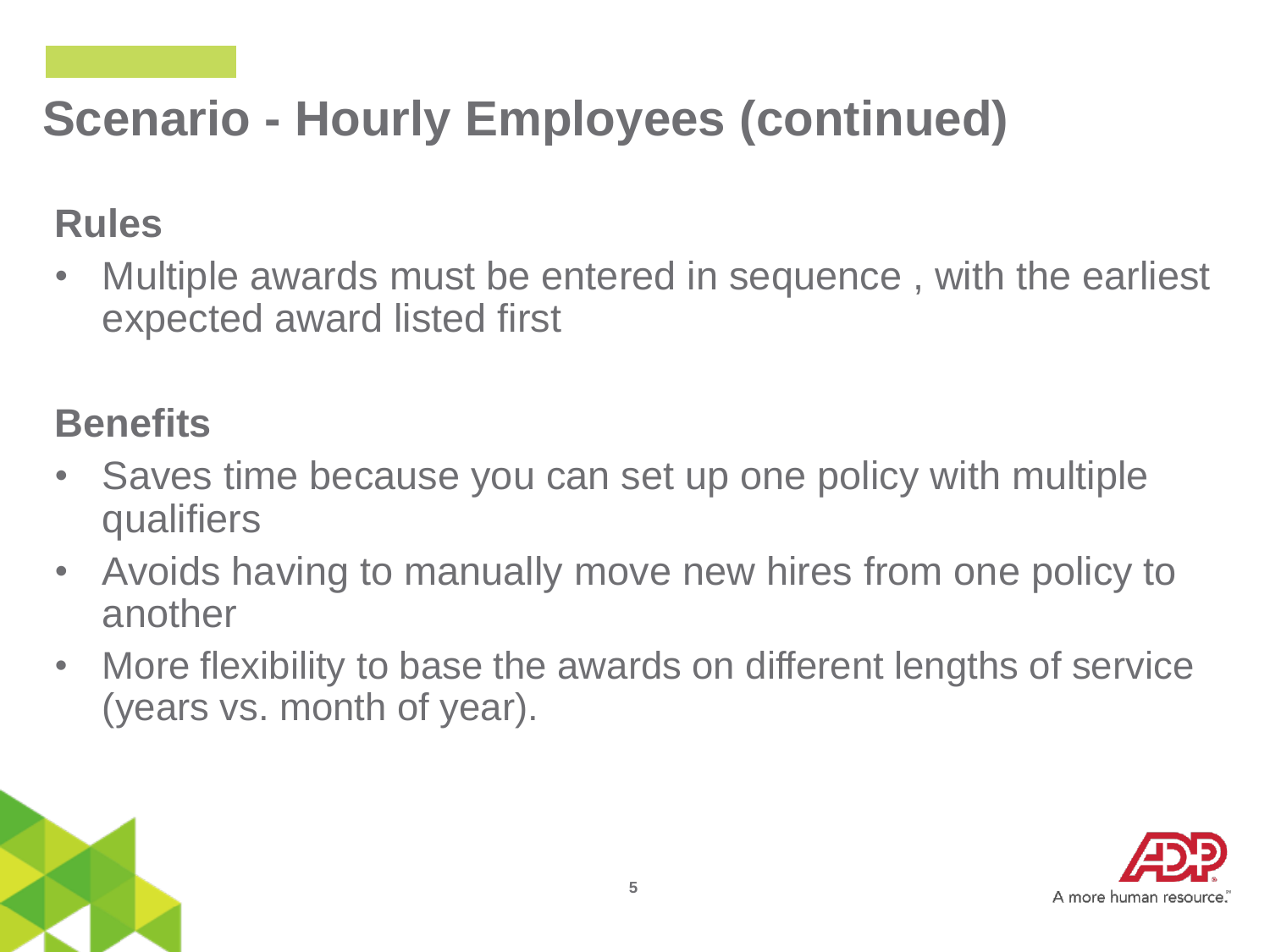### **Demonstration**





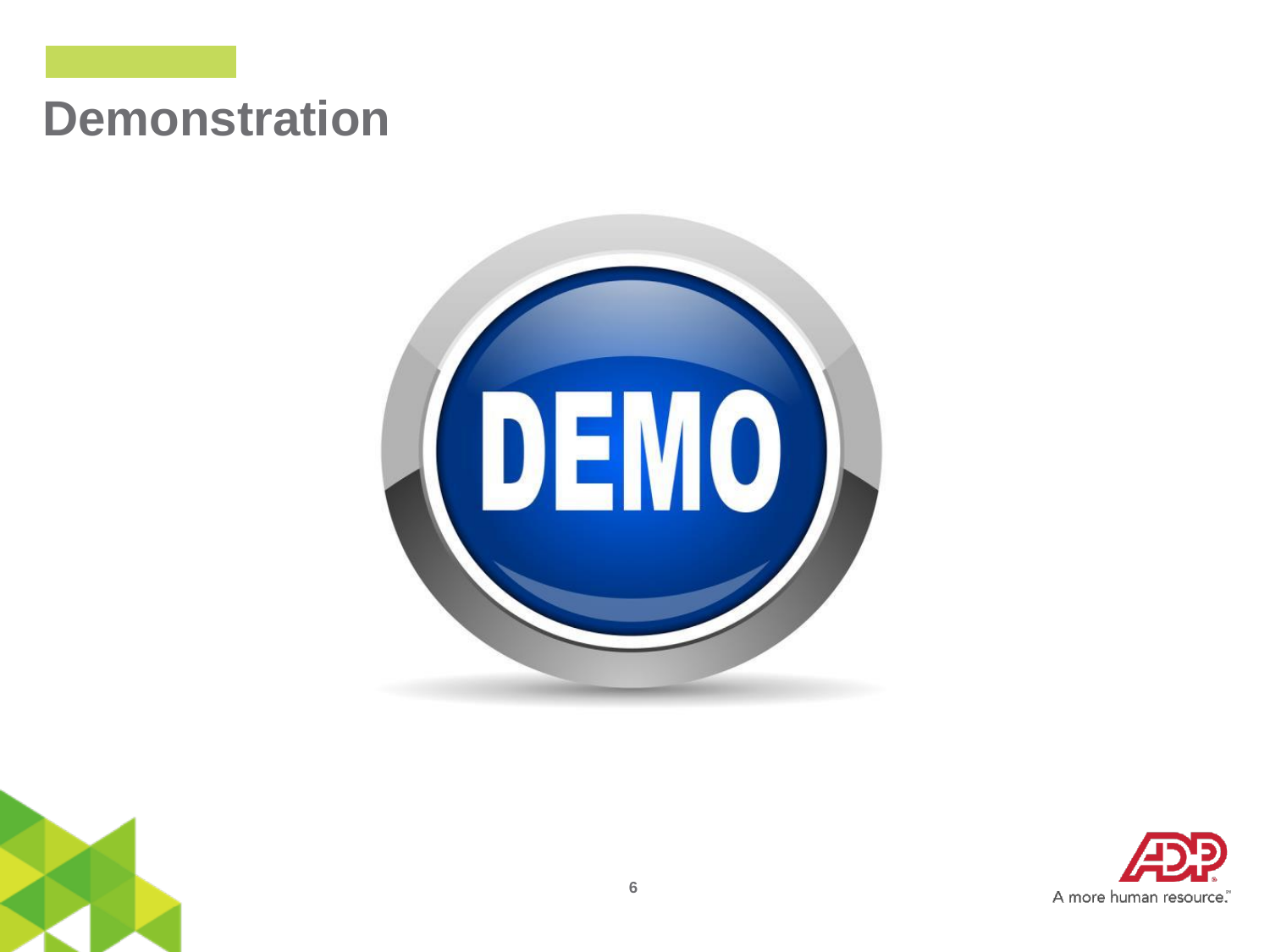• Assign the policy to employee that has no other assignments for clarity. Use the accrual date field if hire date is past or you can assign to any current new hire. Roll out the calendar to make sure accrual performs as expected. Forecasting will display roll overs and resets, but will not display transfers in from another policy.



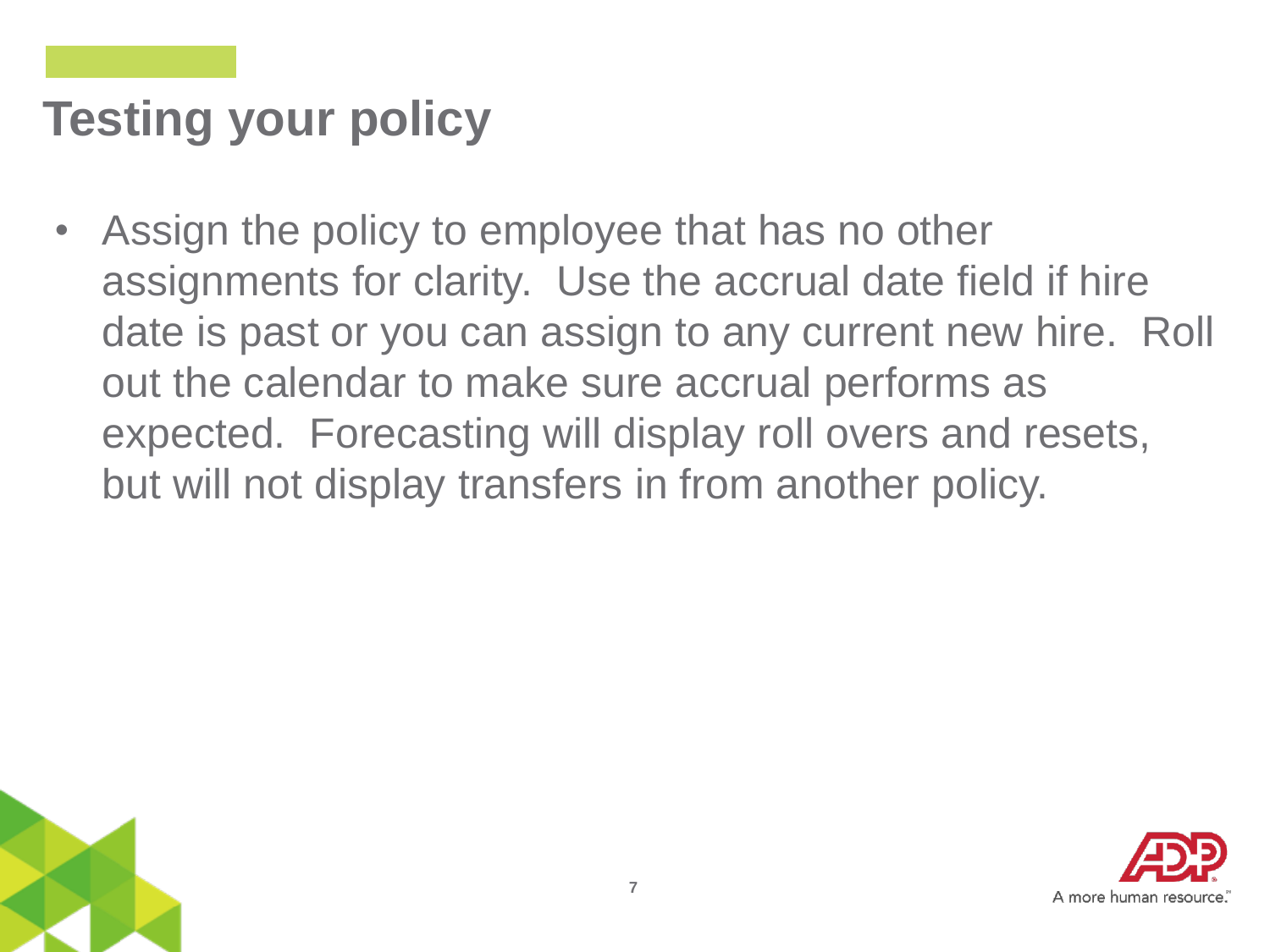

### **Use accrual date in conjunction with policy for testing**

### **General Options: Additional Settings**

| Dates to determine Employee Service Date        |  |  |  |  |
|-------------------------------------------------|--|--|--|--|
| Select the service dates in order of preference |  |  |  |  |
| Accrual Date<br>1.                              |  |  |  |  |
| Hire Date<br>侕<br>2.                            |  |  |  |  |
| <b>ADD</b>                                      |  |  |  |  |
|                                                 |  |  |  |  |

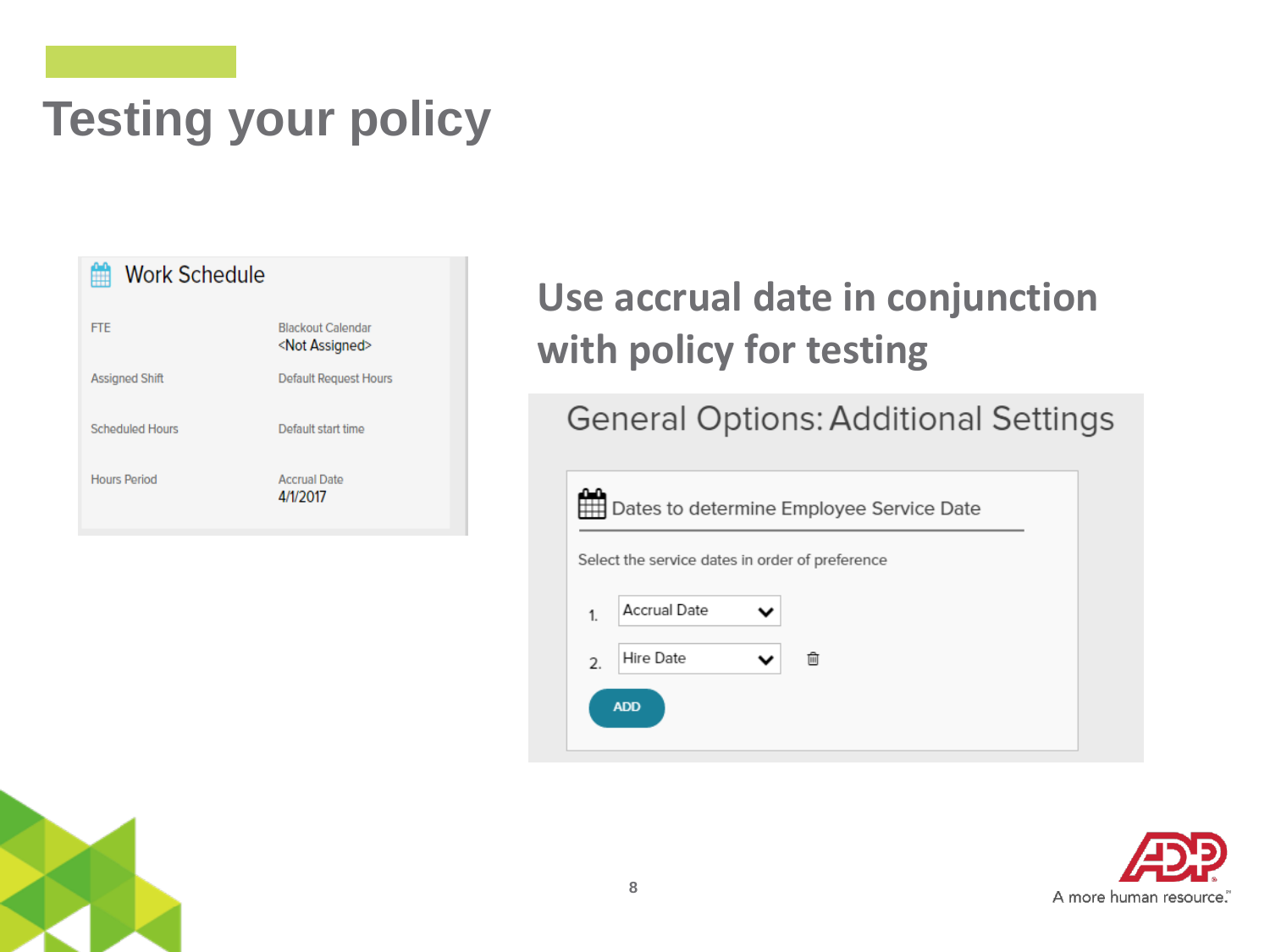• Assigning your policy





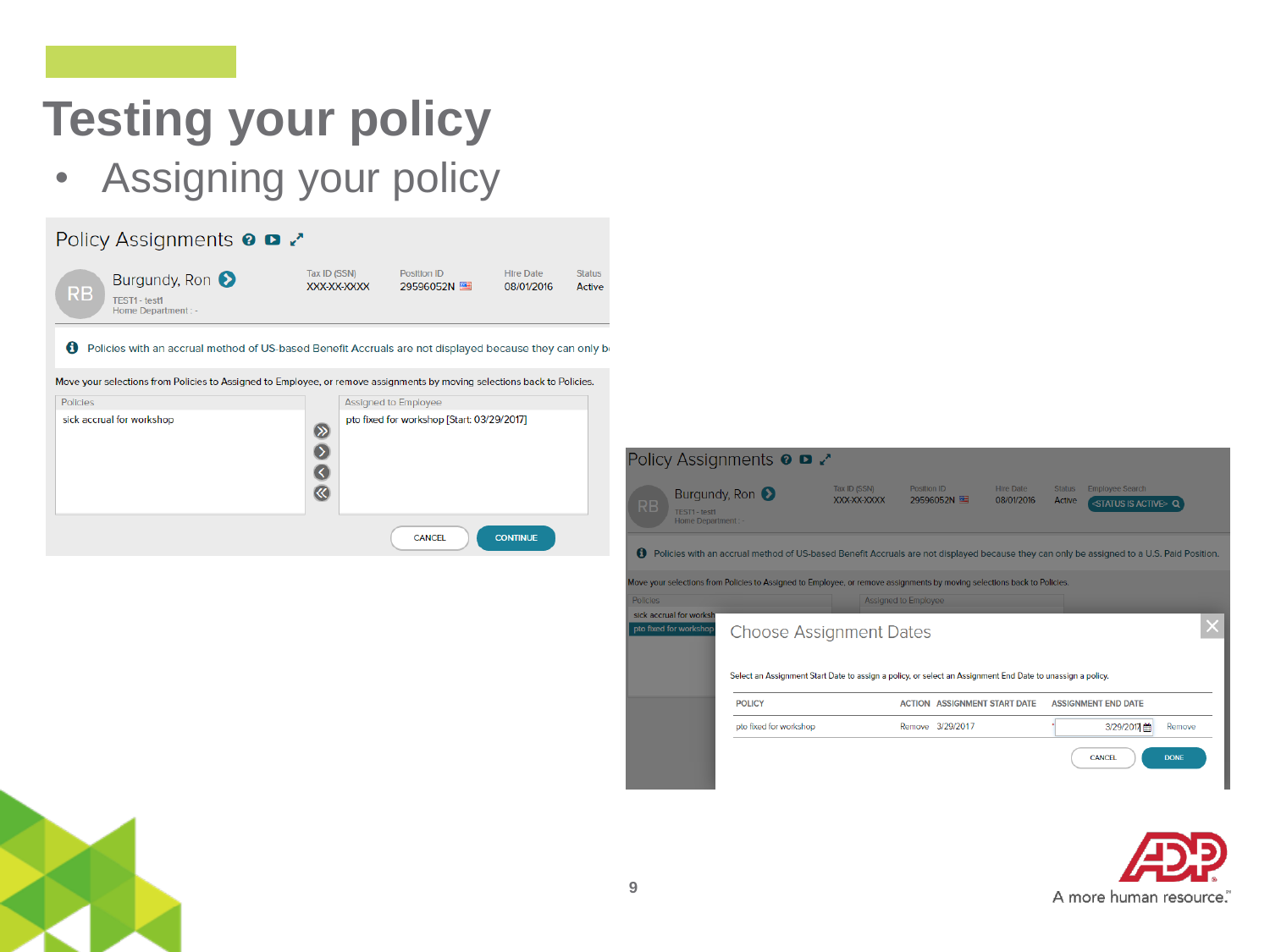• People, Time Off, Time Off Balances



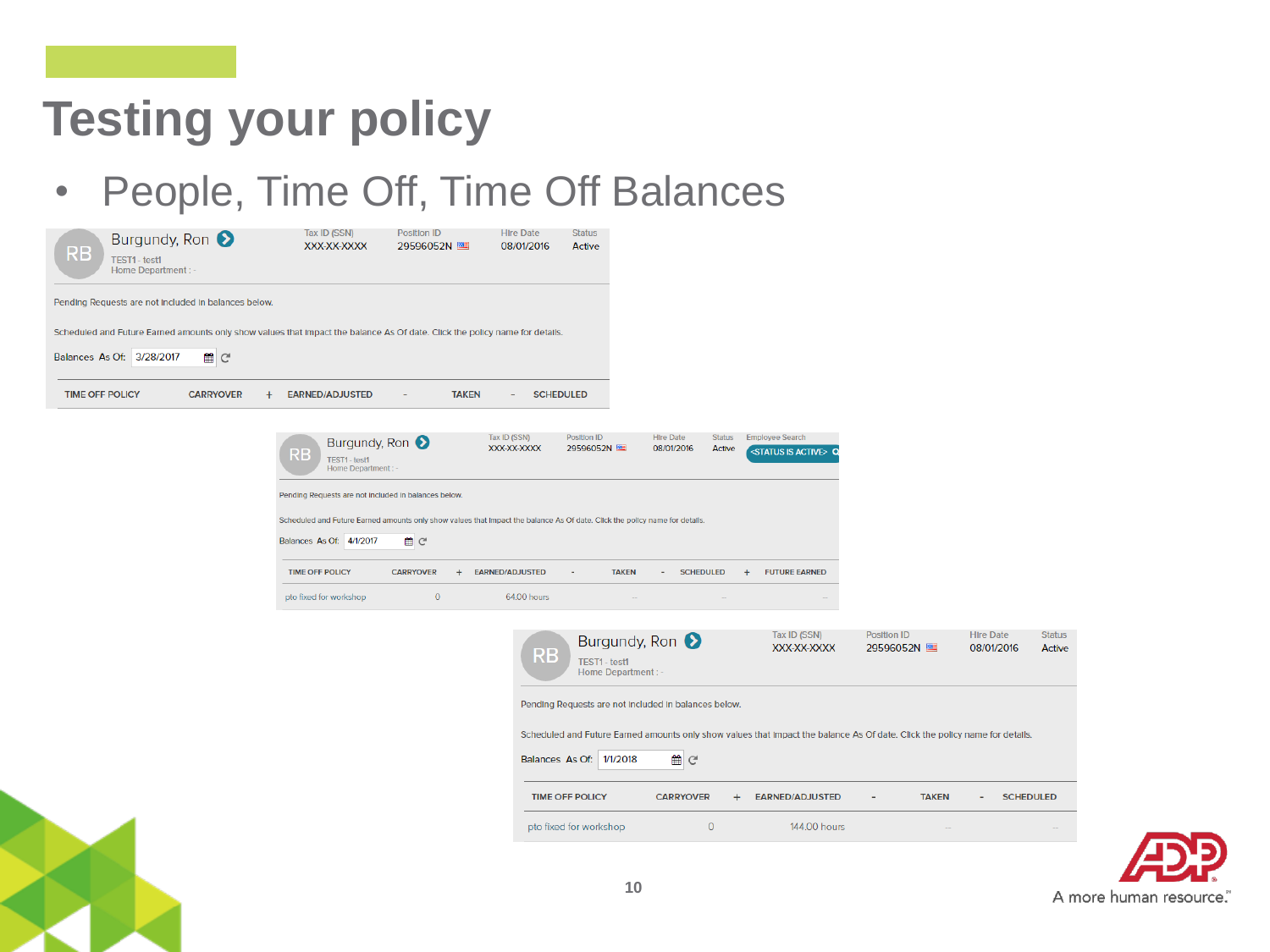### **Scenario two: Accrual type per payroll**

- Employee receives a sick accrual of 1.54 hours per payroll.
- The maximum is 40.00 per year.
- Carryover is allowed up to 80 hours.
- Calendar year cycle, Jan 1st reset.
- Employee cannot request time until 3 month probation period is over.

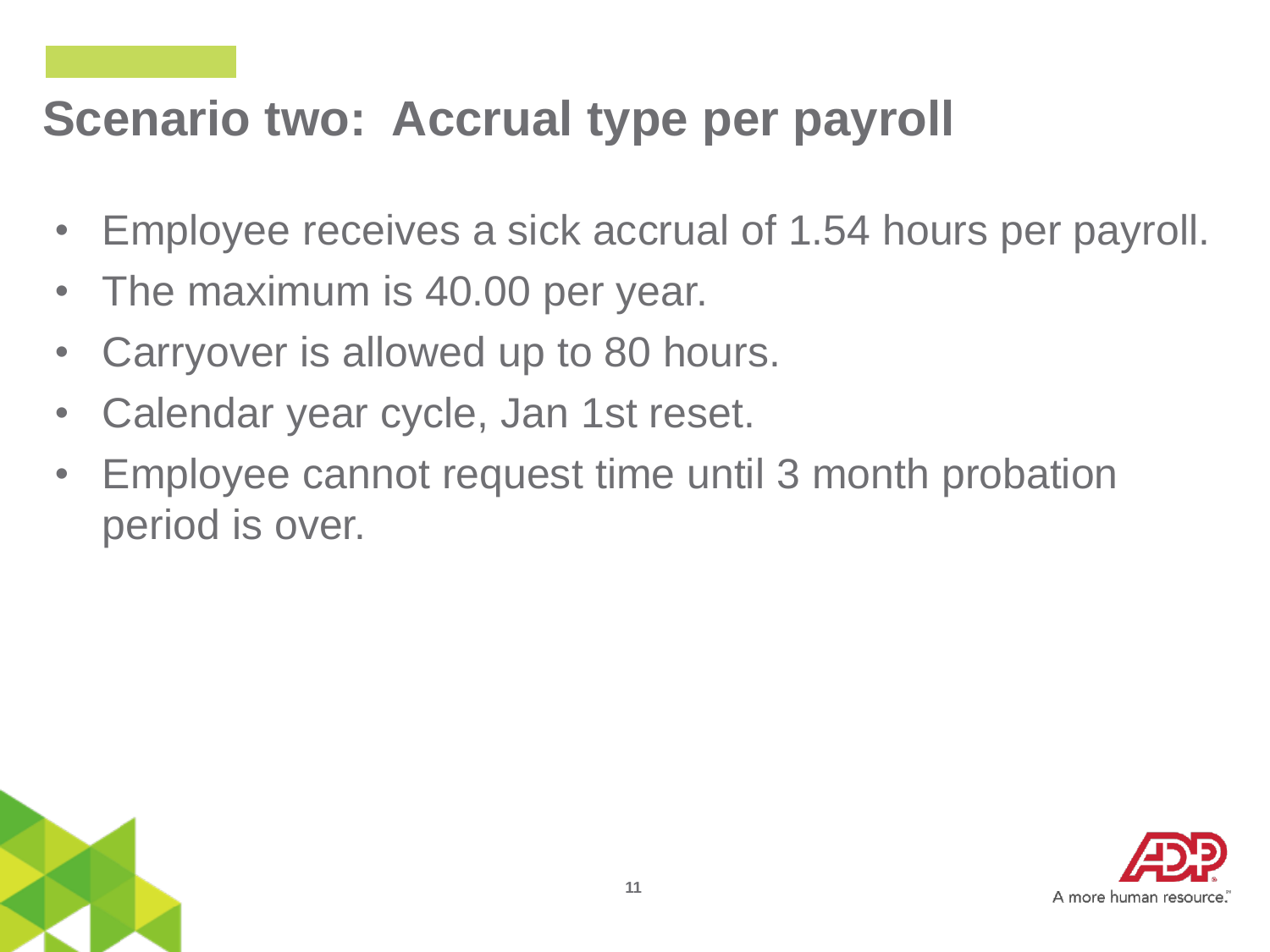### **Demonstration**





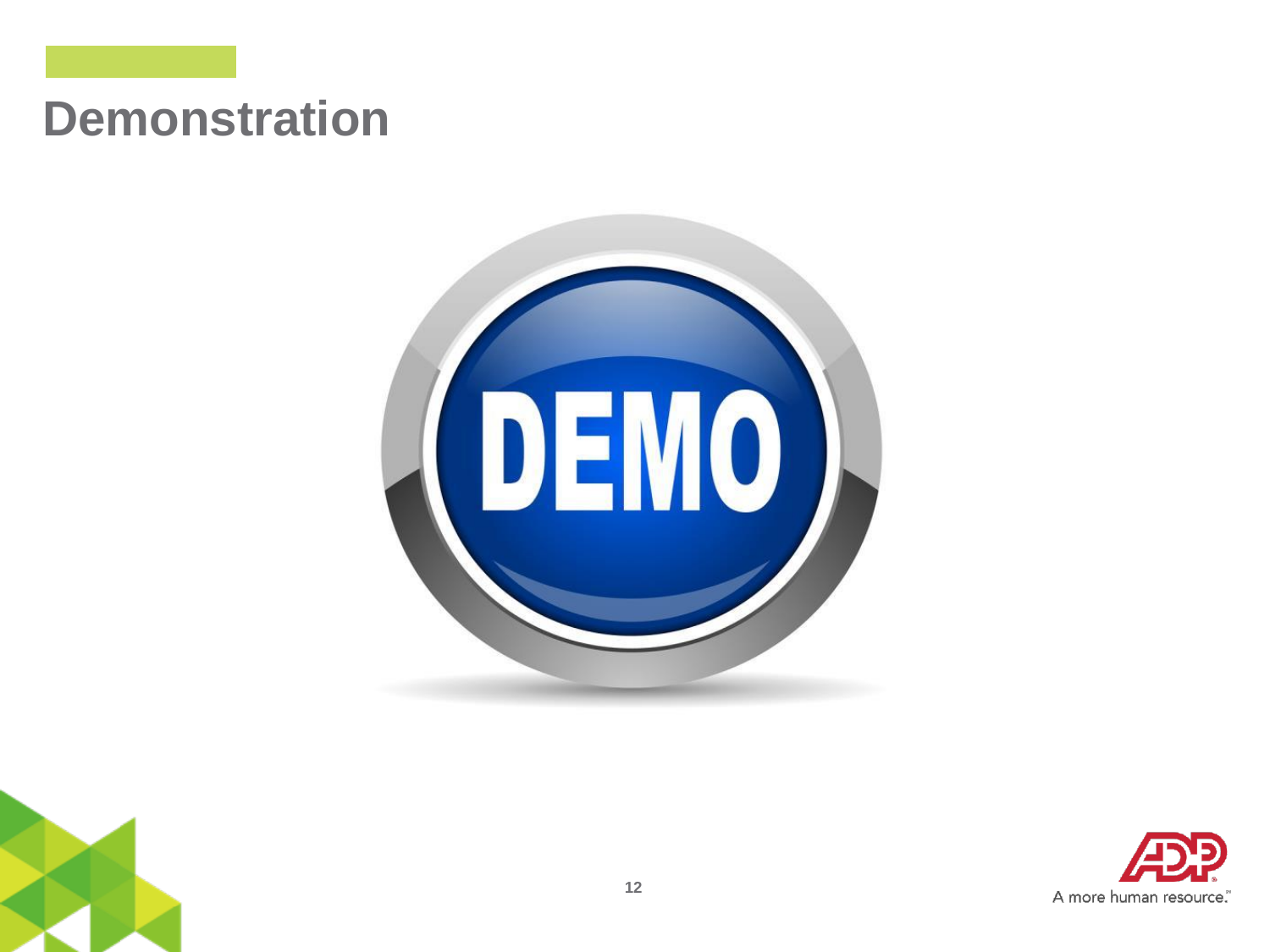### **Deleting your test**

• People, Time Off, Policy assignments, Show Inactive.

#### *View / delete history*

| Policy Assignments <b>@ D</b> 2 |                            |            |
|---------------------------------|----------------------------|------------|
| Policy pto fixed for workshop   | <b>Balance</b>             | 0.00 Hours |
| Select a record to delete.      |                            |            |
| O DELETE                        |                            |            |
| <b>ASSIGNMENT START DATE</b>    | <b>ASSIGNMENT END DATE</b> |            |
| (Future)                        |                            |            |
| 03/29/2017                      | 03/29/2017                 |            |
|                                 |                            |            |



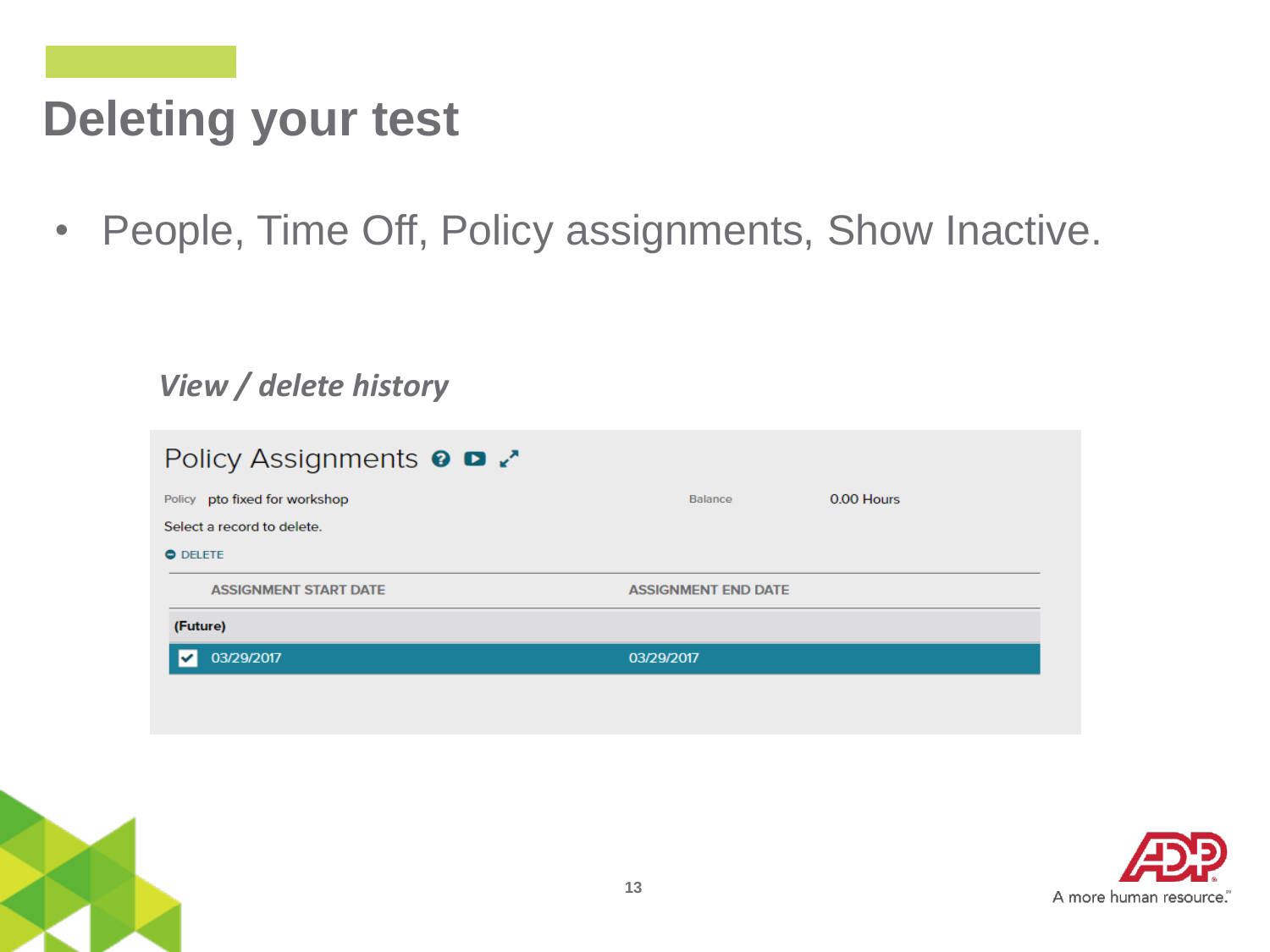### **Balance Carry Over Tip**

| <b>Option</b>                | <b>Description</b>                                                                                                                                                                                        | Example                                                                                                                                  |
|------------------------------|-----------------------------------------------------------------------------------------------------------------------------------------------------------------------------------------------------------|------------------------------------------------------------------------------------------------------------------------------------------|
| <b>Employee Service Date</b> | The carryover occurs on the employee Carryover balances on<br>service dates selected in Step I-<br><b>General Options (i.e. Hire Date)</b>                                                                | employees' anniversary<br>date                                                                                                           |
| <b>Specific Date (MM/DD)</b> | <b>Enter the specific calendar date for</b><br>carryover to take place                                                                                                                                    | <b>Carryover Balances on</b><br>01/01.                                                                                                   |
| At the time of the awards    | Every time an award is made, the<br>system carries the left over balance<br>from one accrual period to the other<br>(rather than once a year)<br><b>*A Reset Balances Option selection is</b><br>required | <b>Carryover balances at the</b><br>beginning of each month<br>when the awards are<br>granted.<br><b>Reset the Balances on</b><br>01/01. |

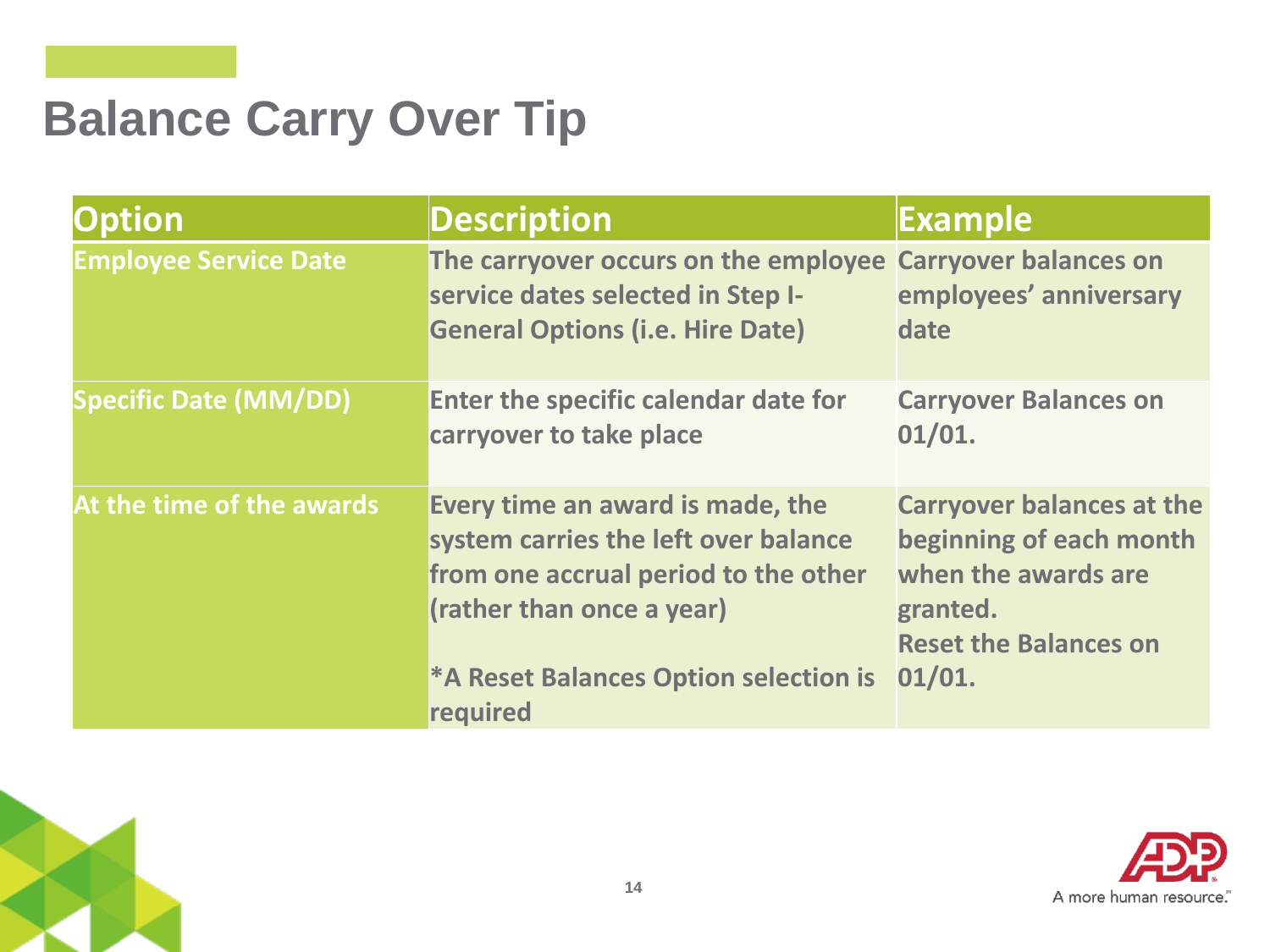### **Mapping Policies**

#### **Time Off Policy Mapping Guidelines**

**Differences in Mapping Requirements based on Policy Accrual Engine**

| If the Accrual Engine Is:     | <b>Map the Time Off Reason Code</b><br>to: | <b>To Send:</b>                                                                                                                                            |
|-------------------------------|--------------------------------------------|------------------------------------------------------------------------------------------------------------------------------------------------------------|
| <b>Workforce Now Time Off</b> | Payroll Hours and Earnings code            | Time taken to a paydata batch                                                                                                                              |
|                               | Time & Attendance Earnings code            | Time taken to timecards and schedules. This mapping<br>also enables time off entered directly on timecards to<br>automatically generate a time off request |
|                               | Payroll Memo codes****Optional             | Balances to mainframe for display on pay statements                                                                                                        |
| <b>AutoPay</b>                | Time & Attendance Earnings code            | Time taken to timecards and schedules. This mapping<br>also enables time off entered directly on timecards to<br>automatically generate a time off request |
|                               | <b>Payroll Allowed and Taken Codes</b>     | Time taken to the paydata batch and then to AutoPay.<br>This mapping also enables WFN Time Off to receive<br>balances back from AutoPay via the YTD file   |

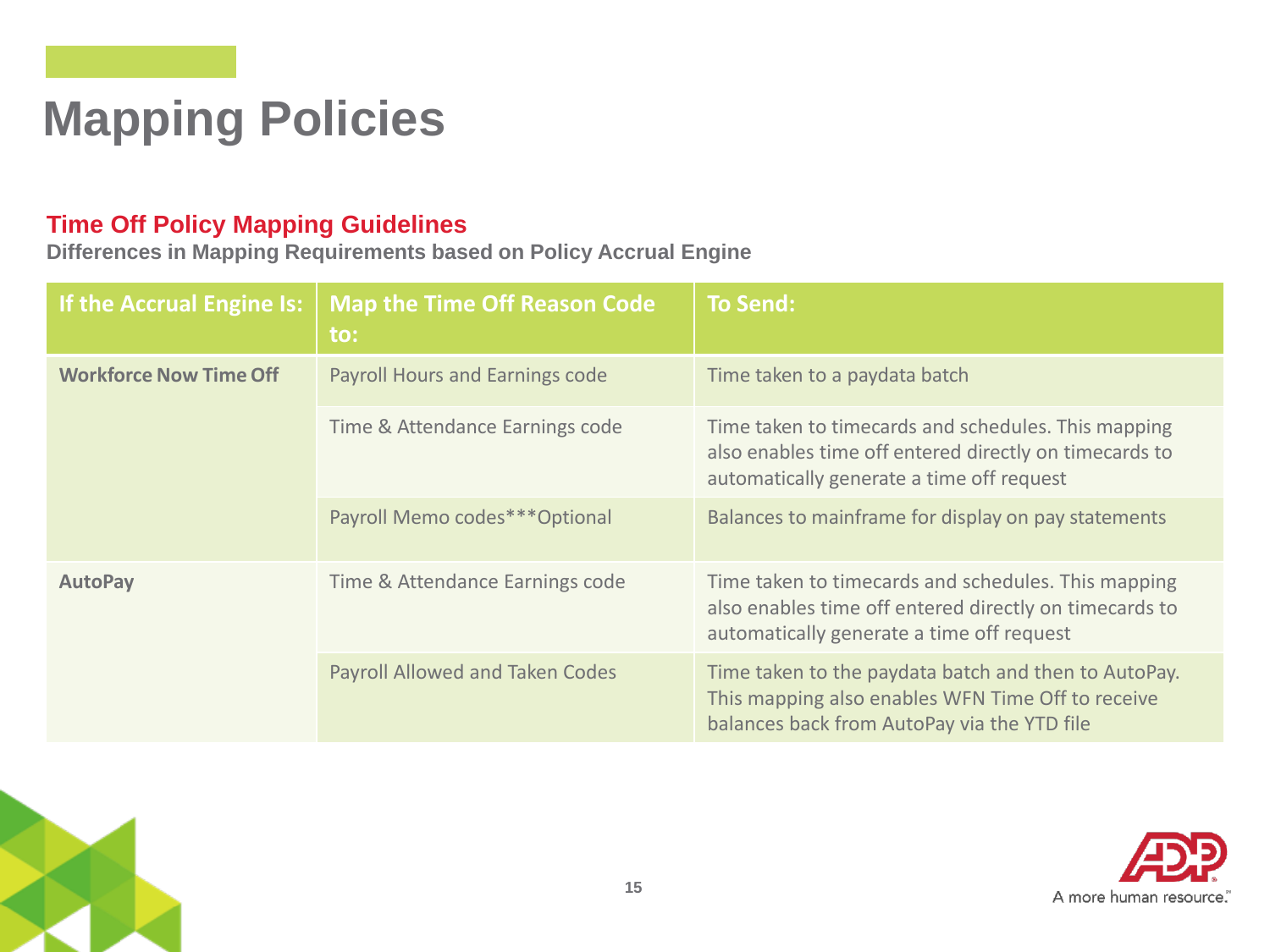#### **Appendix A**

### **Time Off Policy**

| Time Off Setup feature has been enhanced. Learn More!                                                                                            |                                                                                                                                                                                                                                     |  |
|--------------------------------------------------------------------------------------------------------------------------------------------------|-------------------------------------------------------------------------------------------------------------------------------------------------------------------------------------------------------------------------------------|--|
| Policy Effective Date ' mm/dd/yyyy<br>m                                                                                                          |                                                                                                                                                                                                                                     |  |
| <b>General Options</b>                                                                                                                           | EDIT USING CUSTOM TEMPLATE                                                                                                                                                                                                          |  |
| Policy Name*<br><b>Policy Description</b>                                                                                                        | $\mathscr F$ EDIT<br>Employee Service Dates (In priority order)<br>1 Rehire Date<br>2. Hire Date<br><b>1</b> Time Off Tracking<br>Time is tracked in: Hours<br>o <sup>t</sup> Make this policy available on New Hire Template<br>No |  |
| Balances and Accruing Time Off<br>Allow balances to carry over @<br>On Employee Service Date<br>O On Specific Date (MM/DD) $1 \times / 1 \times$ | $\mathscr F$ EDIT<br>@ Walting Period To Accrue Time Off<br>No waiting portod<br>A Accrual Processing for Employees on Leave<br>Put awards on hold<br><b>B</b> Carryover                                                            |  |
| At the time of awards                                                                                                                            | <b>Automatic</b>                                                                                                                                                                                                                    |  |
|                                                                                                                                                  | <sup>'9</sup> Forecasting<br>Yes<br><sup>[3]</sup> Transfer Balances to Another Policy<br>No balance transfer                                                                                                                       |  |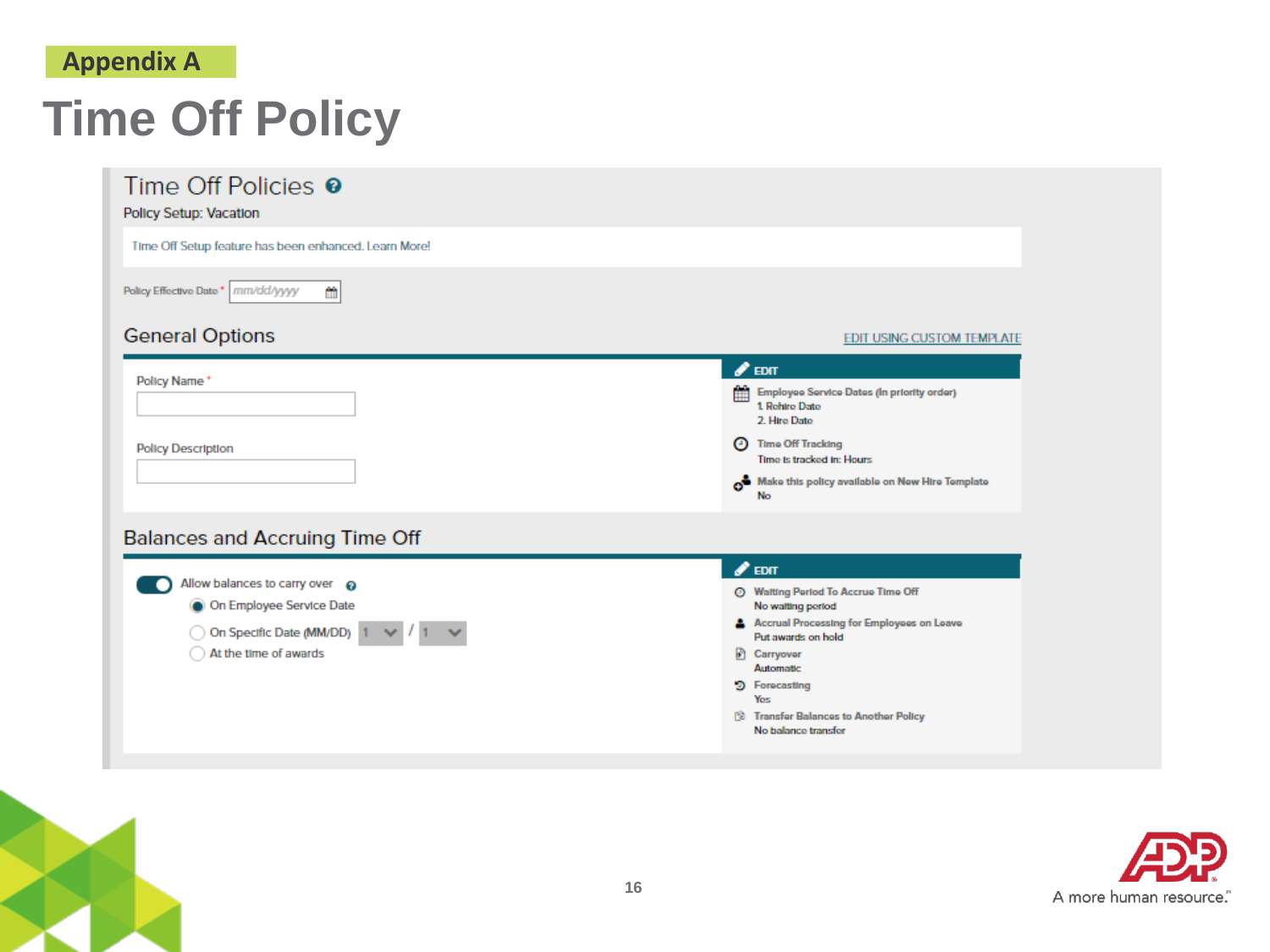#### **Appendix B**

### **Time Off Policy (cont.)**

| <b>O</b> ADD NEW RULE            |                                                                 |                |                 | $\mathscr{P}$ EDIT                                               |             |                        |
|----------------------------------|-----------------------------------------------------------------|----------------|-----------------|------------------------------------------------------------------|-------------|------------------------|
|                                  |                                                                 |                |                 | $\odot$ Employee Banked Hours<br>None                            |             |                        |
| <b>RULE NAME</b><br><b>ORDER</b> | <b>RULE TYPE</b>                                                | <b>DETAILS</b> | <b>ACTION</b>   |                                                                  |             |                        |
| There are currently no entries.  |                                                                 |                |                 |                                                                  |             |                        |
| <b>Requesting Time Off</b>       |                                                                 |                |                 |                                                                  |             |                        |
|                                  |                                                                 |                |                 | $\mathscr{P}$ EDIT                                               |             |                        |
| n.                               | Allow time off requests on blackout days                        |                |                 | <sup>2</sup> Walting Period to Use Time Off<br>No waiting period |             |                        |
|                                  | Allow time off requests when balance is below minimum threshold |                |                 | <sup>6</sup> Request Rules<br>Minimum amount per request: None   |             |                        |
|                                  |                                                                 |                |                 |                                                                  |             |                        |
| Reason Codes o                   |                                                                 |                |                 | Request amount increment: None                                   |             |                        |
| <b>@ ADD REASON CODE</b>         |                                                                 |                |                 |                                                                  |             |                        |
| <b>REASON CODE</b>               | <b>DESCRIPTION</b>                                              | <b>DELETE</b>  |                 |                                                                  |             |                        |
| Vacation                         | Vacation                                                        |                |                 |                                                                  |             |                        |
|                                  |                                                                 |                |                 |                                                                  |             |                        |
|                                  |                                                                 | <b>CANCEL</b>  | <b>DOWNLOAD</b> | <b>SAVE &amp; EXIT</b>                                           | <b>DONE</b> |                        |
|                                  |                                                                 |                |                 |                                                                  |             |                        |
|                                  |                                                                 |                |                 |                                                                  |             |                        |
|                                  |                                                                 |                | 17              |                                                                  |             | A more human resource. |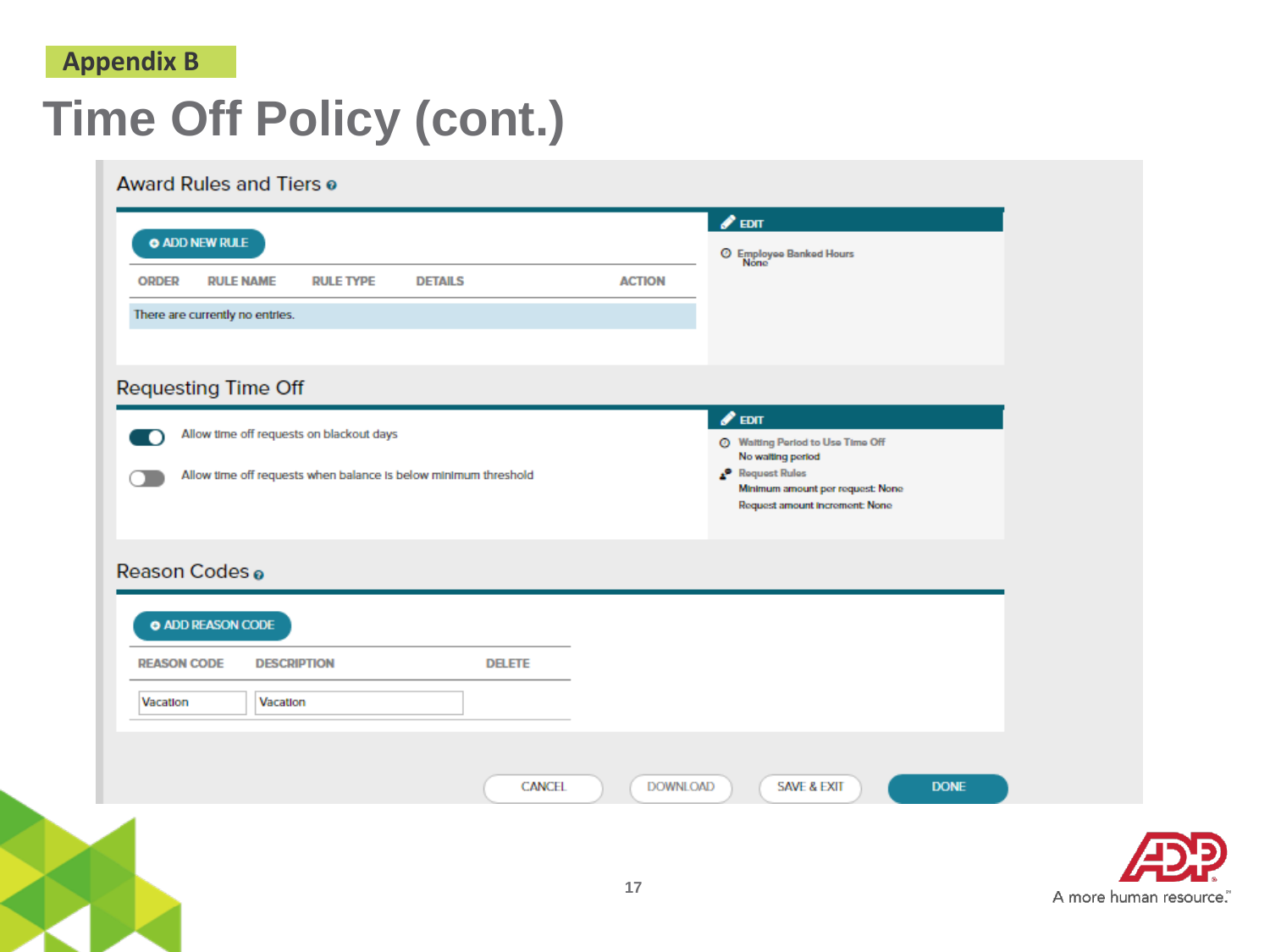#### **Appendix C**

### **Time Off Summary (cont.)**

#### < BACK

#### **Award Rules and Tiers**

| Award Rule Name *<br><b>Tier Configuration</b>                                     |                                         | Select how often employees must be awarded time off *<br>One Time Only<br>On a specific interval |                                                          |                                    |
|------------------------------------------------------------------------------------|-----------------------------------------|--------------------------------------------------------------------------------------------------|----------------------------------------------------------|------------------------------------|
| Define tiers based on<br>$\boldsymbol{\Omega}$<br>Service length<br>Calendar month |                                         | Calendar Year<br><b>Employee Service Date</b>                                                    | Select how employees service length must be calculated ℮ |                                    |
| <b>O</b> DELETE<br><b>O</b> ADD NEW TIER                                           | Enter service tiers as                  | Months<br>$\bullet$<br>◡                                                                         |                                                          | Award amounts are tracked in Hours |
| <b>FROM MONTHS</b>                                                                 | <b>TO MONTHS</b><br><b>AWARD AMOUNT</b> | <b>MAX BALANCE</b>                                                                               | <b>MIN BALANCE</b>                                       | <b>MAX CARRYOVER</b>               |
|                                                                                    |                                         |                                                                                                  | 0                                                        |                                    |
|                                                                                    |                                         |                                                                                                  | o                                                        |                                    |
|                                                                                    |                                         |                                                                                                  | o                                                        |                                    |
|                                                                                    |                                         |                                                                                                  | 0                                                        |                                    |
|                                                                                    |                                         |                                                                                                  | o                                                        |                                    |
|                                                                                    |                                         |                                                                                                  | 0                                                        |                                    |
|                                                                                    |                                         |                                                                                                  | o                                                        |                                    |

#### Tier Crossover

When employees cross a service tier in a distribution period, give them the accrual based on:  $\mathbf \Theta$ 

Award amount defined in previous tier

Award amount defined in current tier

Award amount defined in tier where the employee has spent maximum time



**DONE**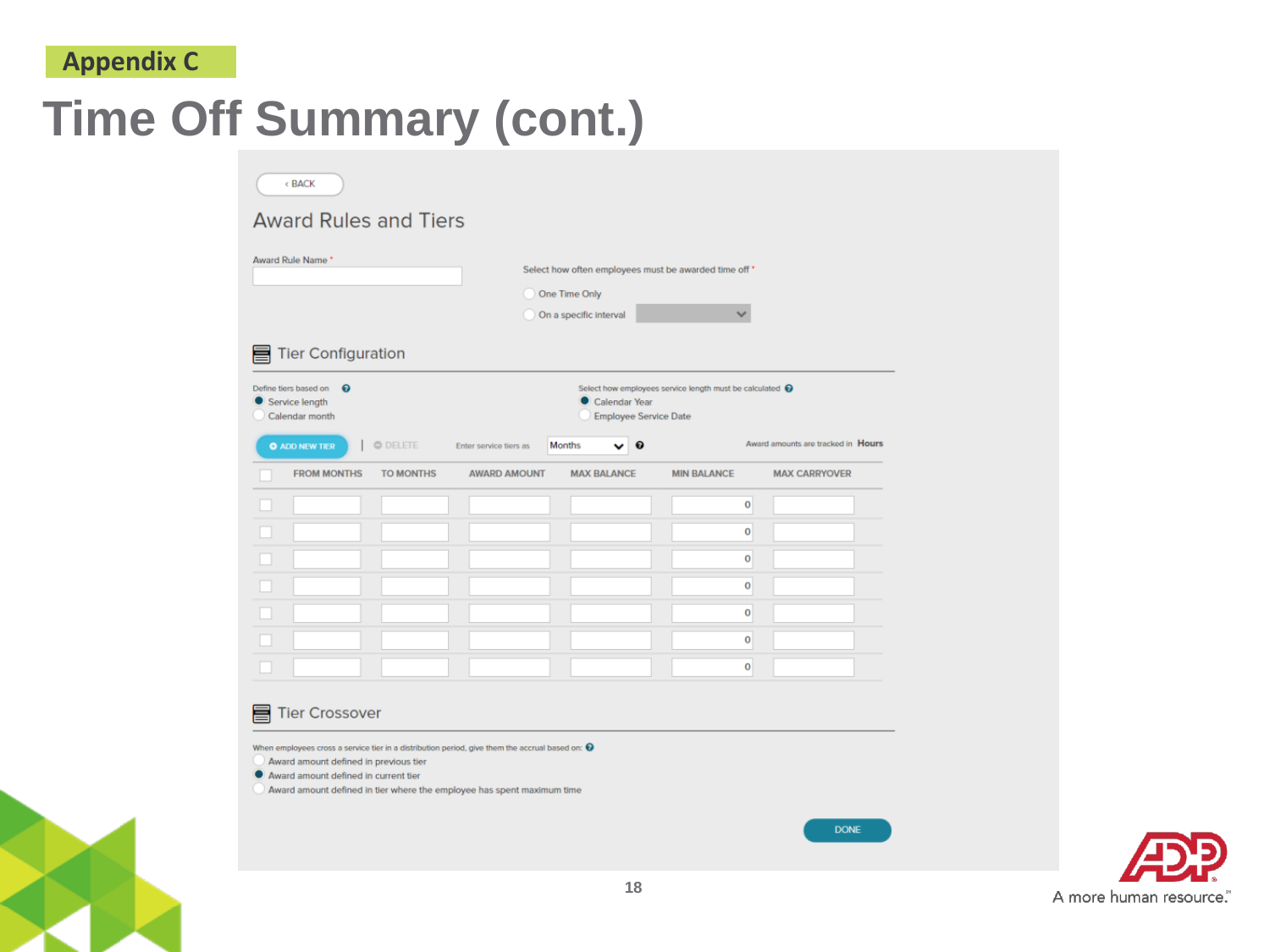#### **Appendix D**

### **Mapping Your Policy**